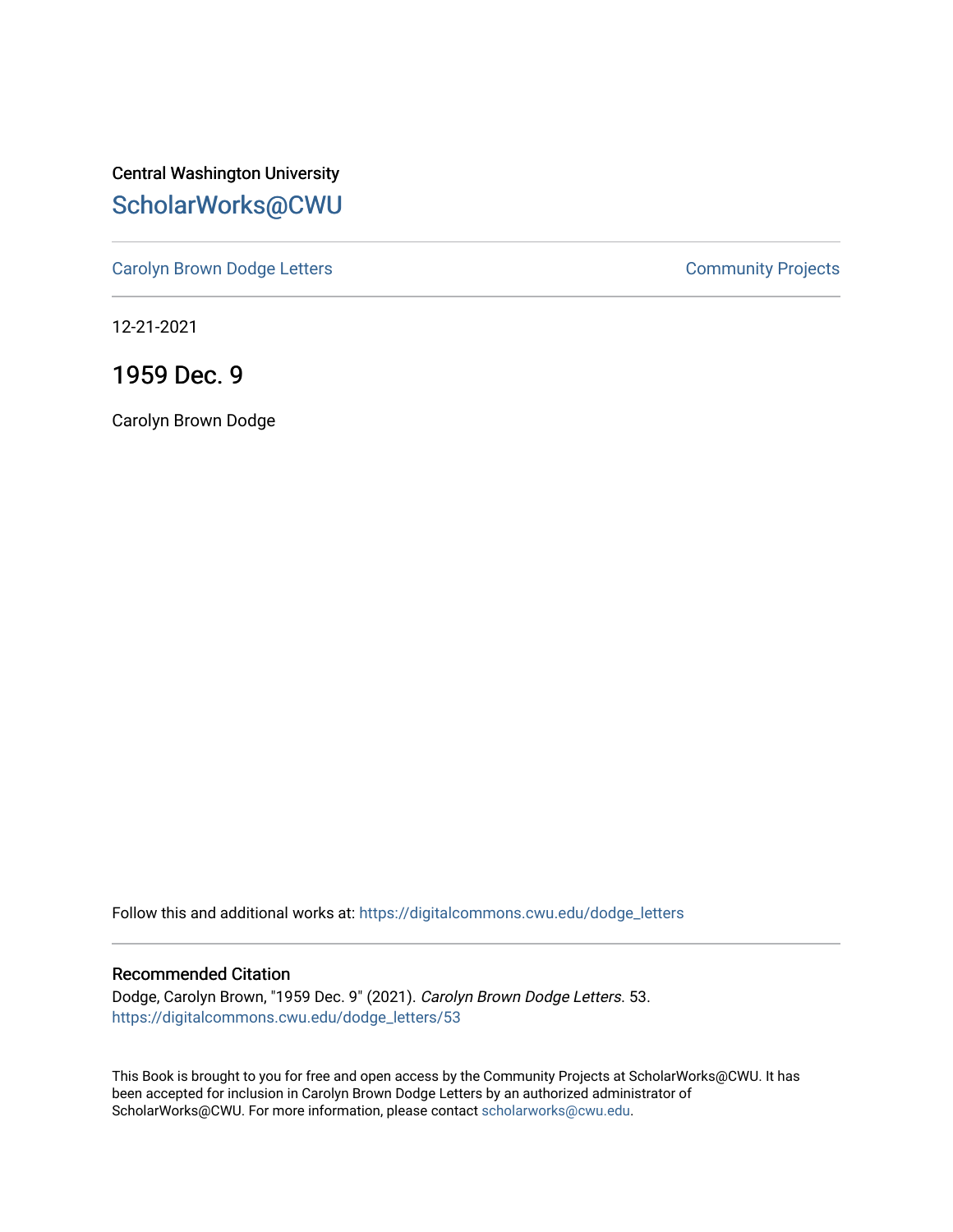Letter #6 (Blue ink, green clip, Christmas card included)

Envelope (has Christmas stamp on back)

Mr. + Mrs. E. H. Robinson Sidney Montana Rural Delivery

**Christmas Card** 

# **Outside of card:**

fish on the front

#### **Inside of card:**

#### **Printed**

To Wish you a Merry Christmas And a Happy New year

## **Handwriting**

To all the Robinson's with hearty wishes for a merry Christmas Aunt Lotta

### **Letter**

Dec. 9th, 1959

Dear Folks

The picture on the card reminded me of you Robinson men and looks so good to me, and also reminds me of the time I ate a good breakfast at your after the illness in your home, it was first meal after the attack at table, tasted so good, looked like these; so hope they will please the eye, if not the taste!

I have begun my Christmas greetings early as I write only in relays and don't do too well at that. Yesterday did send on 15 and have 11 ready now. Its 9:30 0'clock and have been writing and discarding for an hour so will do a few more and wait till after noon to do more. The "circular" left here Monday so it will reach you before Christmas I'm sure.

Today is a cloudy gloomy day and isn't easy to write when days are dreary. Reflects on my morale! We have these days frequently here. Its better than the floods which caused such havoc on our hiways (highways) before Thanksgiving. No 10 thru here to Seattle not open to car traffic yet. Those who need to get across can go by other passes. The Dodges had been invited to Thanksgiving dinner at one of the Dodge families in Puyallup – ben gone it up when the washout